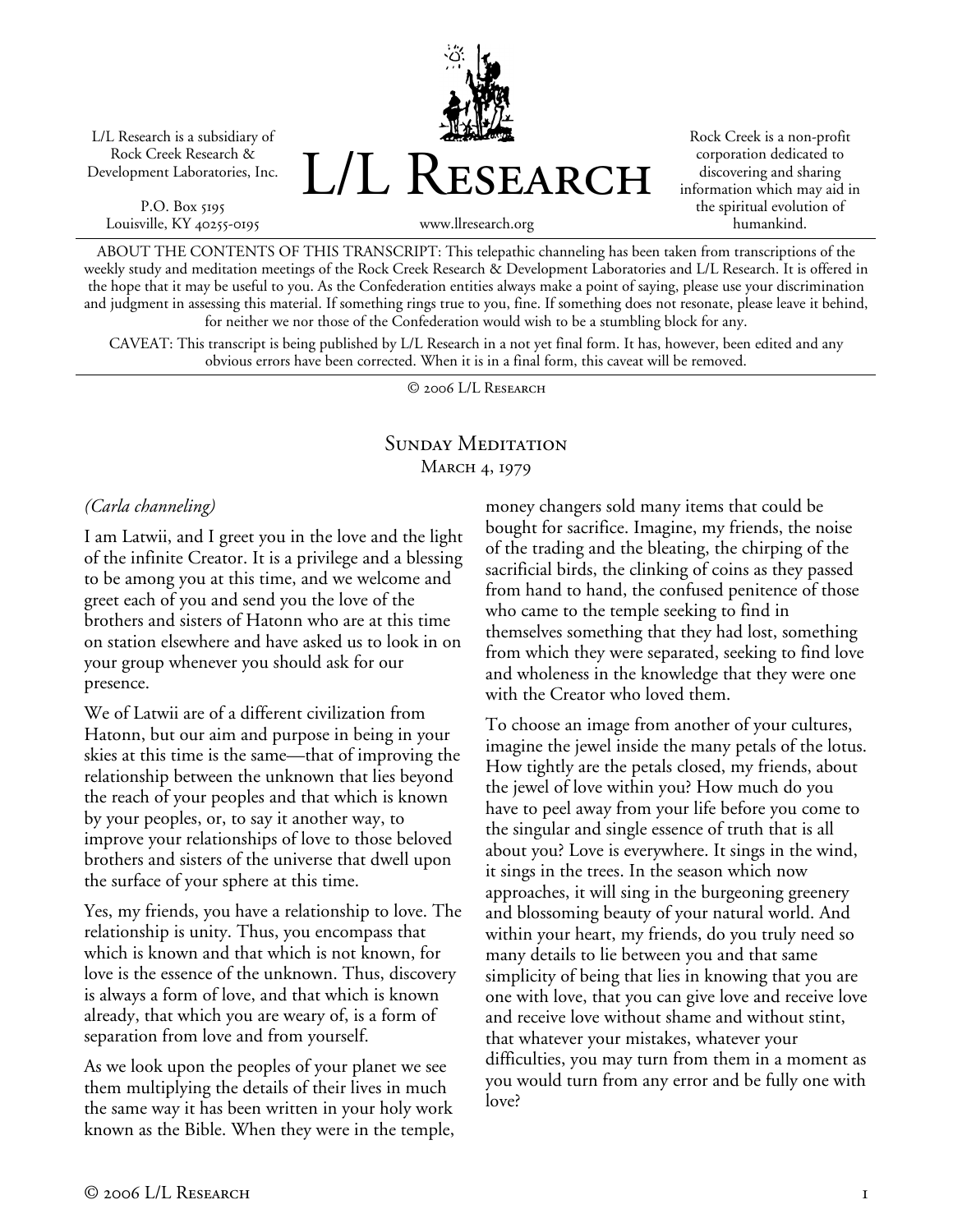There is no process involved; there is no learning or wisdom involved. It is so simple that we cannot express it, and yet we ask you: throw the details from your life at least once a day. Remove the petals from the lotus, charming as they may be and as delightful as they may smell. Find the holy ground. Find the jewel, that which is love. Upon this ground you can stand without fear of falling, losing your footing, or being cast away from your place, for this is your birthright. Love is what you are. What you think you are, if you think you are not love, is an illusion, a mass of distorted detail that can be slowly weeded or quickly weeded from your life—as you would weed from a garden those things which were not pleasant or helpful—by the process of meditation.

We realize that each of you is looking for help in finding a way to this simplicity, for truly that culture in which you now live does not promise this simplicity, much less deliver it. We realize that the temptation is great to listen to those who teach, those who prophesy, and to allow them to have influence over you, but we ask you to monitor all things that you hear, read and see, including our words, with a finely-tuned discrimination of your heart, for you yourself are the most stable thing in your universe.

There is a pattern within you which can be fulfilled in many ways, but there are shortcuts. There are easier paths and harder ones. Outside influences may confuse you, or they may enlighten you. You must discriminate, and we urge you to do so, as we say, especially with our words, for we do not mean to influence you but only to inspire you to do your own work on your own precious and immortal being, for we are brothers to you in love, and we hold our arms out to you in love.

Where we are is a very light place, and the nature of light is such that we can see the simplicity of which we speak. Therefore, we are not wise to speak of this simplicity; we are simply stating the obvious. But as you go forth in the world, my friend, it will be wisdom to you, as people ask your opinion, if you can plant the seeds of simplicity, kindness, and all the qualities of that one understanding union with the Father, which is love. Plant those seeds, taken from what you would call the heaven world, into the soil. And do not be concerned whether they grow, for that is not your business. You merely respond when asked.

We are also aware at this time that many of you are concerned about others, and we ask you again to remember that each person has a pattern for their life. In many cases this pattern has not been revealed to the person, due to his lack of meditation, or due to the necessity for the pattern being hidden in order that a lesson may be learned. Thus, if you are concerned for another we encourage you to feel at one with the person for whom you care, to feel at one with love and light, and then to allow that unity to flow.

The essence of freedom is to know that the pattern has been freely chosen by each being, is being given a chance to reveal itself to that person in its own way. Within the illusion that you call the physical life, you cannot tell what is good and what is bad, for the lessons are many, and often what seems to be a difficulty is in fact a prelude to a great learning and a great happiness. Therefore, trust in the pattern of each unique being, and trust that we are all connected, unique as we each are, in total harmony of being, so that our patterns flow together as do the waters of the sea, each atom changing and flowing until one becomes all and all is one. Yes, you are unique, but you may let the bubble burst upon the wave of your being and merge completely with the unity of all and still be unique. You cannot lose this uniqueness. Therefore, allow the beauty of the patterns in the great tapestry to emerge, treasured and loved by you, given their freedom by you, whether you understand or whether you are only trying does not matter. All that matters is that your attitude is that of love toward yourself, toward others, toward the planet on which you dwell, and toward the creation of which you are a part.

#### *(Pause)*

We would like at this time to attempt to make contact with an instrument we have not used before. Our vibrations are somewhat different from that of Hatonn's, therefore, we may have some difficulty in using this instrument. We will attempt contact with the one known as B at this time. I am Latwii.

#### *(Pause)*

#### *(B channeling)*

I am Latwii. I am now with this instrument. My friends, there is much to say about the energy known to you as love. As you know, it is all around you.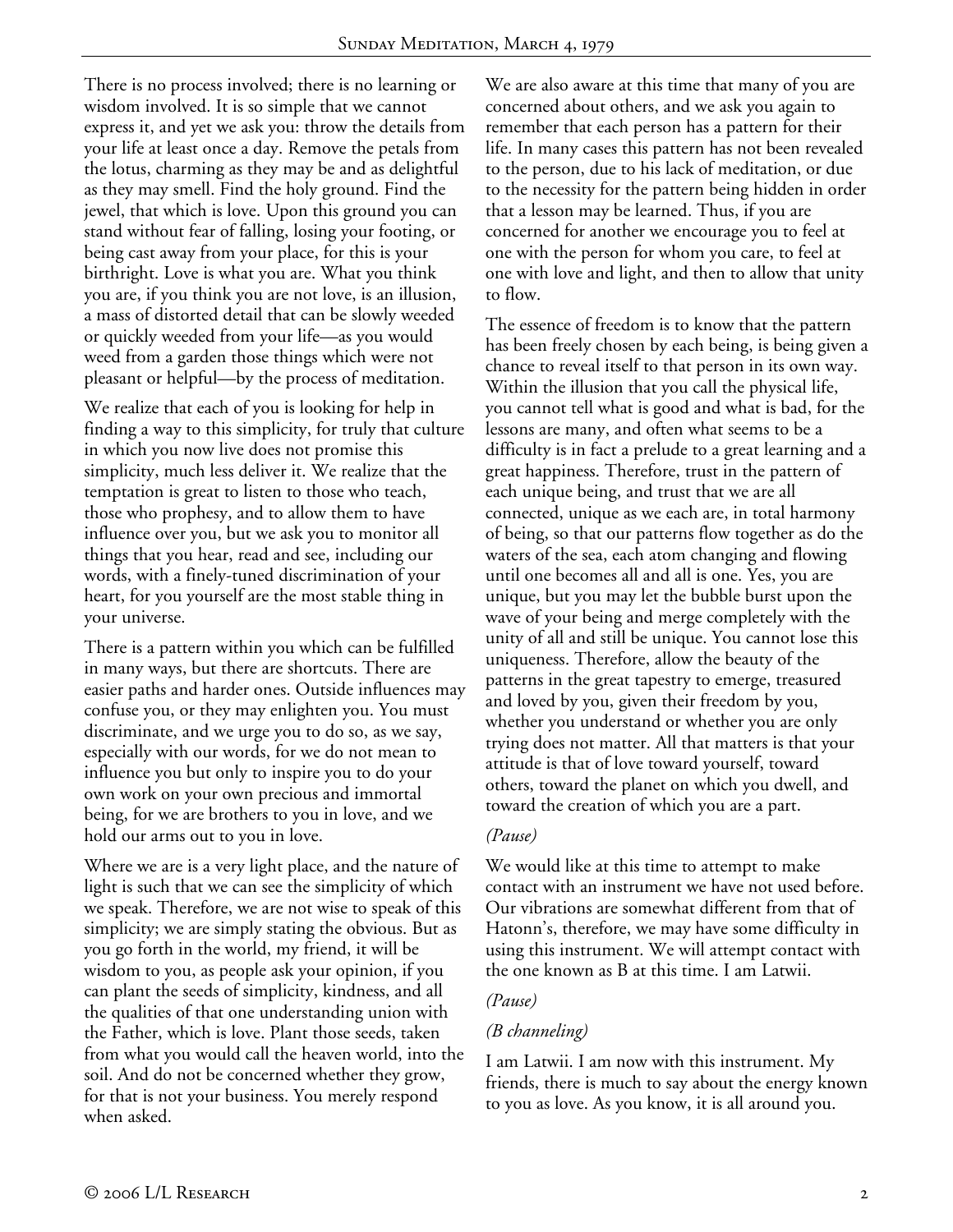But, my friends, we must ask ourselves how that we may attempt to have this energy work for ourselves.

Now, my friends, you know that the stronger love *(inaudible)* for love, the stronger the energy. So that is to say, my friends, that it may be some help to you to, shall we say, orient yourselves to places where you might find this energy.

My friends, we must attempt to cleanse ourselves and …

## *(Pause)*

I shall try again. My friends, it is important that now that you have learned of this energy that we may share with others and, therefore, shall we say, make the vibrations of this group stronger.

My friends, it is indeed a great honor for us to speak with this group with so many in attendance.

My friends, as you see this time of year come, shall we say, portray the true look of love. My friends, allow yourselves to grow and blossom. Allow yourselves to touch others, for this energy known as love, for, my friends, if you do not learn it will indeed *(inaudible)* within yourself.

As I have already said, it is indeed a great honor for us to speak to you, and the one known to you as Carla has stated the energy that is present with us is somewhat different from that of Hatonn. My friends, as we leave you, we will indeed join in your meditation so that each may share this energy.

My friends, as Hatonn [does,] I leave you in the love and light of our infinite Creator.

I am the one known as Latuah [Latwii.]

*(Pause)* 

# *(Carla channeling)*

I am again with this instrument. I am Latwii, and I have been traveling about the room in a small globe of light, which is the most comfortable body, shall we say, of our peoples, and we are aware at this time that, due to the fact of interaction of our vibration with you, we have generated some heat. Therefore, if you will be patient, we will attempt, shall we say, to cool you off with a few cooler thoughts and breezes. Give us a few seconds, and we will attempt to help you adjust to our vibration.

*(Pause)* 

We hope you are now feeling better, and we do greet you in love and light, and we please ask your forgiveness for our emphasis on light and wish you to know that the heat you are experiencing we will keep attempting to dissipate.

As we open the meeting to questions, the first question that we would answer is concerning our name. And we must confess to you that it is a name which is created, for we do not have names as you know names but only a vibration of light. Therefore, our name means in your language "the double," or "the second," and it is simply the one who is standing in for Hatonn. We are your doubles, and we send you double love and double helpings.

We would now open this meeting to questions.

## *(Pause)*

Now, my friends, surely someone has a question, for we are [crying] to answer.

## *(Pause)*

**Questioner:** I've been reading lately about gnomes that we humans don't see because we're afraid of them, and I want to know *(inaudible)*.

Yes, my sister, they do indeed appear. They are, as we, members of a vibration which is unseen among your peoples, just as—to use an analogy of which you must be aware, for this channel is aware of it the television. You are aware of the sound of a channel coming from another domicile within this dwelling place. It is on a certain channel. At the same time there are other channels being broadcast which that particular set is not at this time picking up. However, with the simple turn of a dial it would pick up another channel, and you would see a different universe, populated largely by soap commercials, so we understand.

In our universe we have such forms which are the spirit formations of plants, animals, the thoughts of humans, the thoughts of masters, and, at the very highest levels, the discarnate entities themselves, who are the true masters of your world and who teach in the realms. There are many, many levels to this channel. It is more complex than a television channel. But what it has in common with a television channel is that it is not seen by those who are on another television channel. Thus, the dimensions directly involved with your Earth plane, which are invisible to you, are those which give the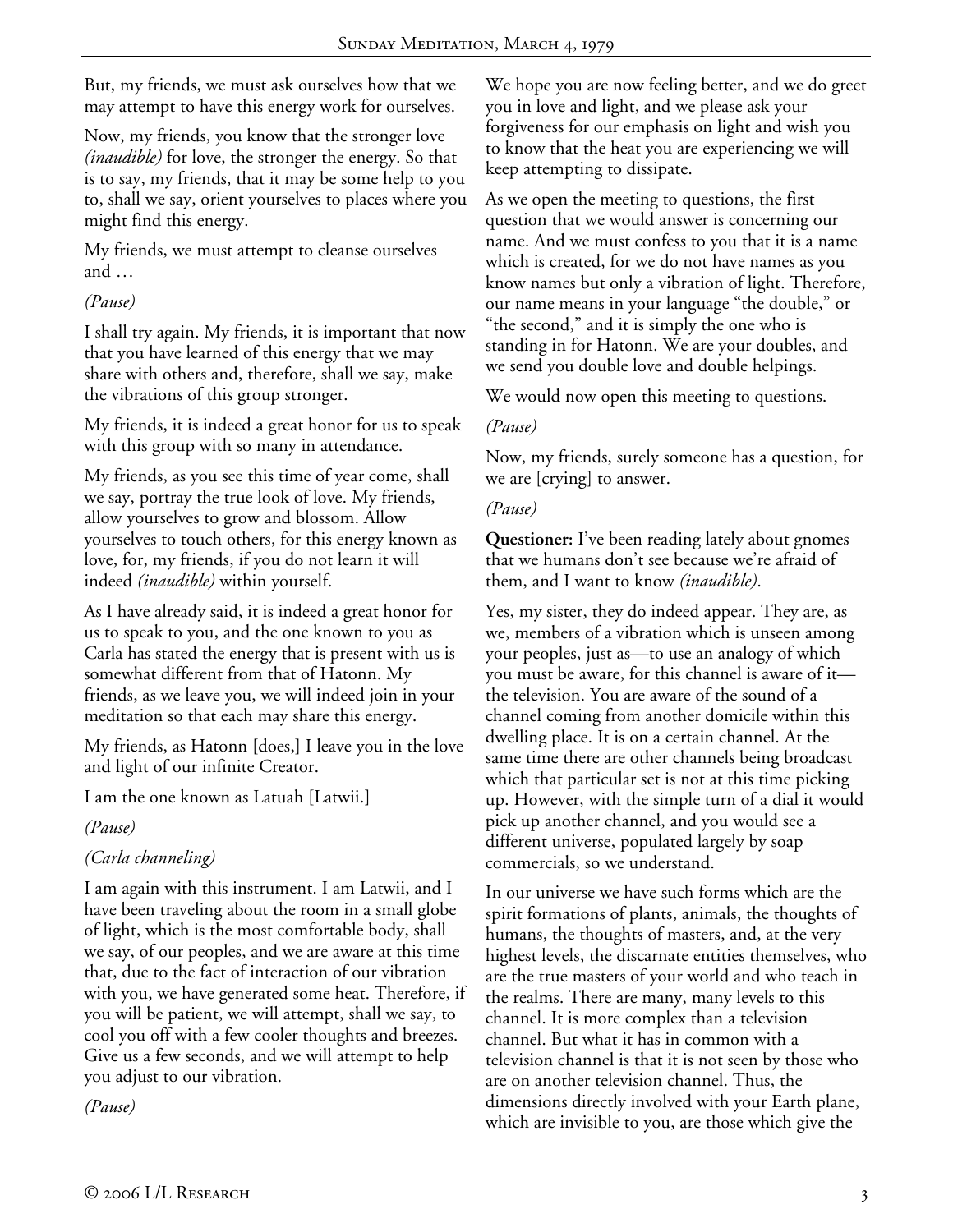sphere of energy, which you call your planet, its life. Elves, gnomes, fairies, devas and spirits of all kinds are the elemental forms which govern the growth, the health, and the life of such things as rocks, flowers, trees, grasses and animal life.

When we come to the thoughts of man, we come to a different realm, and then above that realm is the realm of the so-called masters.

If you would improve your plant, farm, animal and mineral life, you would simply make contact in love with those things which you know to be there but which you cannot see, sending them love and asking for their help. This they will appreciate greatly, and they will give you of their bounty.

Does this answer your question, my sister?

**Questioner:** Yes, thank you.

We thank you!

**Questioner:** I have a question. I am continuously *(inaudible)* at the various and different experiences from which we all come together. I am continuously amazed at the variety of experiences that have brought us from different paths to common experiences. I opened a path myself and continue, in meditation, to use a psychoactive facilitator for my own liberation and growth, and it's always very interesting. I'm interested in knowing what significance and what role this can play in the larger planetary scheme, from your perspective, which of course is a much more detached, liberated perspective than I can achieve.

My brother, your question is somewhat scattered, so my answer will be somewhat scattered, for which we ask your forgiveness.

The complexity of your existence and the drive that each in this room feels to seek the truth send each in this room on the many different paths, and there are many levels of awareness of the reality of these paths.

Those substances which you speak of as psychoactive have unique effects upon each person. The one who is already prepared for, shall we say, the quantum leap to consciousness—in what many among your peoples have called the Golden Age—would take such substances and feel no effect, for they are already at the level at which they are, shall we say, metaprogramming their own codes of personality and growth. The disciplines of personality are such

that your only permanent exit from this illusion into the next is that of personality.

The psychoactive drugs, as you call them, are a ticket to a vacation spot in which you may experience states so that you know that they are there. The chief drawback to using these substances is that when one returns to one's natural capabilities, one is perhaps disheartened at one's lack of natural ability to metaprogram one's own discipline of personality.

You must realize that you are a personality with such potential that you yourself could become a star—by which we mean a sun rather than one of those who are in the movies—or anything else you wish to be. This is the extent of your metaprogramming potential. You are not using it.

When you can attain transcendent unity with a psychoactive drug or substance, you are then on a journey which you will remember. There are, of course, dangers in dealing with states of consciousness to which you have no right by nature. That is, that you will take a wrong turning, and you will not be protected by your natural wisdom and experience in these levels. Thus, it is advisable to work with a guide with [whom] you plan to take such a journey. Otherwise, it is advisable to meditate, to explore each action and each thought and learn the discipline of personalities so that you can became transcendently one in love and thus be in that state in nature, so that when the time comes for you to progress you will have, shall we say, the window seat on that journey, and it will be yours without any substance whatever.

**Questioner:** I understand.

We are so pleased. Does this answer your question?

**Questioner:** Yes, it did.

Oh, we are glad. We thank you very much for allowing us to share our thoughts with you. Is there another question?

**Questioner:** Hatonn [says] there are other beings. Are there other beings with you?

This is correct. We are many. We have a civilization, and this civilization has sent a large group of us to you.

**Questioner:** Do you travel in space ships?

We do not travel in the same type of space ship as the one known as Hatonn. We are closely akin to